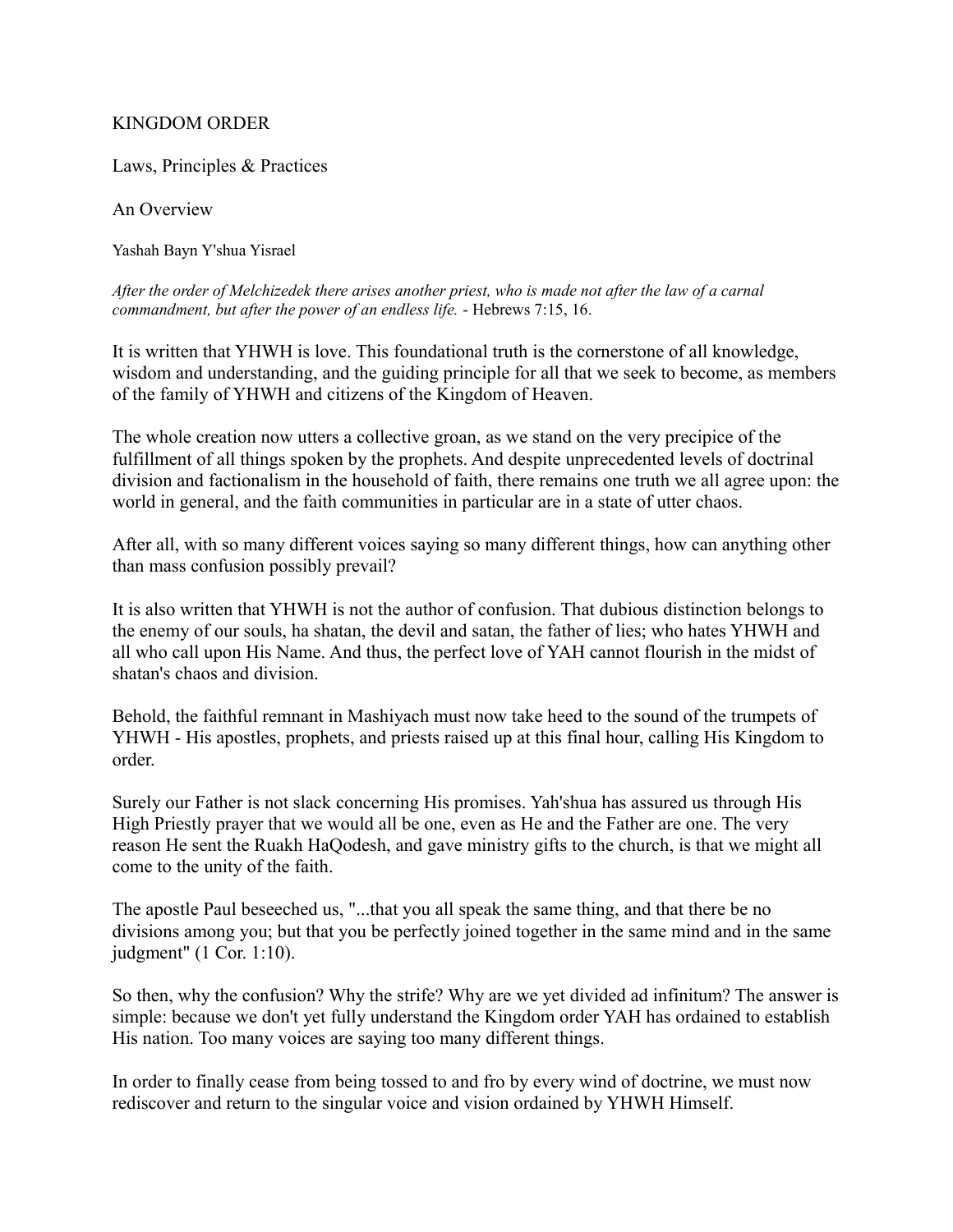### **The Order of Nations**

In bringing authentic and uncompromised unity to the remnant, the first order of business is to reintroduce the holy nation at large to the identity and destiny of Hebrew Israelites in Mashiyach.

It is written that YHWH "...shows His word unto Ya'aqob; His statues and His judgments unto Yisrael. He has not dealt so with any nation; and as for His judgments, they have not known them" (Psalm 147:19-20).

And again, YHWH says "I will make a new covenant with the house of Yisrael and with the house of Yehudah (Judah)" (YirmeYahu/Jer. 31:31; Heb.8:8).

We must finally come to understand that the physical seed of Yisrael who are of the faith of Abraham are divinely ordained as primary inheritors of the covenant blessings of YHWH (See Romans 9:3-5).

Despite the marvelous added blessing of receiving the adoption of sons from every nation as joint heirs in Mashiyach; the true knowledge, wisdom and understanding the faithful remnant must unite upon has indeed been bequeathed to the actual descendants of Abraham, Yitzhaq, and Ya'aqob; more specifically, Hebrew Israelites ('blacks') in the Americas, who constitute the true kingdom of Yahudah.

It is this despised and rejected component of the holy nation which is at the very root of the remnant; and out of which will emerge - in the midst of this mass confusion – the YHWHordained "...faith once delivered unto the saints."

To be sure, in our Hebrew language and culture, the word 'ben' (son) refers to one having the honor, authority and character of one's father, and not merely his genes. Indeed, love is stronger than flesh, and thicker than blood. Those who would inherit the promises must be of the faith of our father Abraham; that is to say, in Mashiyach

Nevertheless, YAH would simply be breaking covenant with the founding fathers of the faith if He were to place the authority to establish Kingdom laws and principles anywhere other than in the hands of *Hebrew* Israelites in Mashiyach - to then be imparted to His adopted sons who willingly submit to national order in our Father's house.

For example, which of you, having begat sons, and then having occasion to adopt sons from another family, would then sow discord into your own household by appointing your adopted sons over the obedient sons from your own loins?

And yet at the same time we must also know, as it is written, that even "A wise servant shall have rule over a son that causes shame, and shall have part of the inheritance among the brethren" (Prov. 17:2).

We as Hebrew Israelites must be ever mindful of the fact that while we were still in our own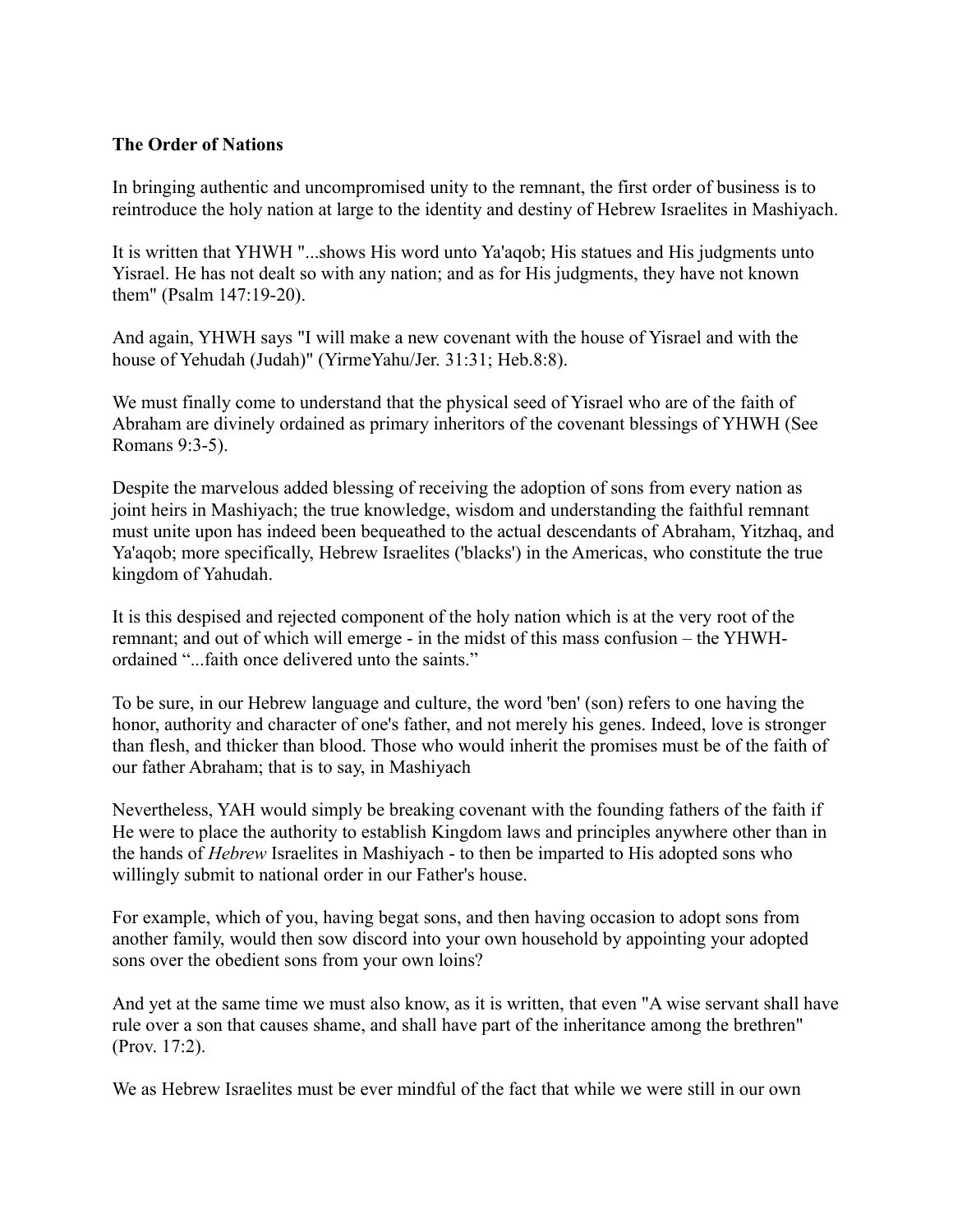land, still speaking our own language, and still living our own lifestyle, our enemies were able to destroy our temple and our holy city, slaughter over one million of us, and cause the remnant to flee into Pella and Africa for our very lives. Behold; the restoration of our national identity alone is no remedy for our confusion.

The very reason Yah'shua was crucified was for daring to disallow mere nationality and Mosaic rituals to continue as the standard for measuring one's walk with YHWH. Hear O Yisrael - the new Yahudi (Judahite) priesthood will once again prevail...

Despite certain factions of the Hebrew Israelite-aware who have yet to see this mystery, hidden in Elohim until the resurrection of Yah'shua - the adoption of sons from among the Gentiles - YAH is nevertheless faithful to His covenants with our fathers, and will yet choose the seed of Israel in Mashiyach as the root of the Commonwealth (see Romans 11).

### **The Order of Yisrael**

The apostle Kefa (Peter) referred to the early Hebrew Israelite believers scattered among the Gentiles both as "Christians" and as a holy nation. To then demonize 'Christian', or spiritualize 'holy nation', and suggest that the remnant is anything other than the Anointed Nation of Yisrael, is to change the plain literal meaning of scripture - and without any contextual indication whatsoever to do so.

The true church is in reality a Kingdom government in waiting; destined to rule not only the nations of the earth, but even the very angelic hosts of heaven.

When many among the aware think government, just as when they think 'Christianity', they tend to do so within a Greco-Roman cultural context. They think of the dominant political ideology of the western world. But an actual working definition of politics is simply 'the science of governance' - not the science of democracy. Truly, the time has come to expand our view of politics beyond the electoral process.

Yah'shua is a King - not an elected official. And thus, He is the head of a Kingdom, which is of course, a king's domain, or measure of rule. After all, Yah'shua taught us to pray, our Father who art in heaven - not our President; thy Kingdom come - not thy Republic. The body of Mashiyach at large must finally repent from seeking to establish Kingdom order by emulating the governments of this world.

We must now begin to look toward our political future as a nation - and do so in proper Kingdom perspective.

Even ancient Yisrael, from her beginning as a sovereign nation under Mosheh, until the reign of King Dawid, was never able to fully establish herself in the covenant blessings of YHWH. Why? Because all forms of government other than monarchy simply do not hold within them the capacity to bring a nation into true unity.

Indeed, the season of the Judges ended with this lament: "In those days, there was no king in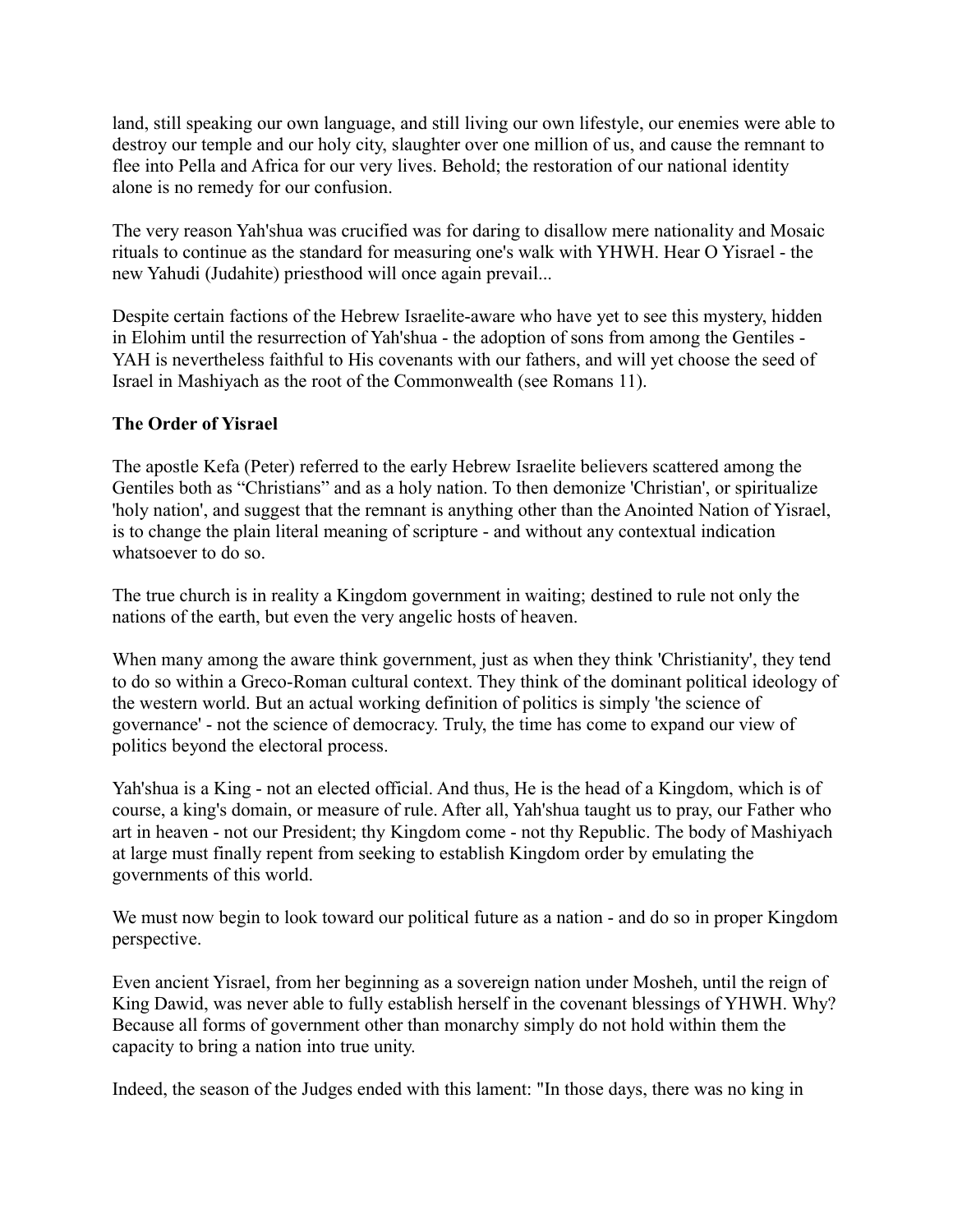Yisrael, and every man did that which was right in his own eyes" Judges 21:25).

And even "Christian" America, with all of her vaunted wealth, military might and world influence, is unraveling at the economic seams, and teetering on the brink of nuclear disaster! Why? Simply because of the cultural confusion that inevitably arises among any people without a singular, divine purpose.

The truth is, the Western democratic concept of a "loyal opposition" is in reality a contradiction in terms.

Ironically, Abraham Lincoln - considered by many to be America's greatest President - in referring to the Civil War, quoted HaMashiyach, saying "A house divided against itself cannot stand." And yet, like America's founding fathers before him, he failed to recognize that a permanent built-in divide - the so-called separation of powers - was actually codified as an organizing principle in the US Constitution!

How then can America truly be a Christian (i.e. anointed) nation, and yet devise a form of government other than that which is set forth in the holy scriptures? And then proceed to establish her power and wealth by exploiting and dehumanizing the very sons of the 'God' she claims to serve? YAH forbid!

The *true* Christian (meaning anointed) nation is not America; neither is it Great Britain, nor Vatican City; it is the true Commonwealth of Yisrael - the faithful remnant in Mashiyach.

# **The Order of Dawid**

YHWH's highest form of government is, and always has been, monarchy. After all, He Himself is 'Melekh ha Olam' (King of the Universe). And thus, according to His own image and likeness, He established a royal house to rule His people Yisrael.

He chose Dawid ben Yishay (David, son of Jesse), of the royal tribe of Yahudah, a man after His own heart; and not only anointed him as king, but established an everlasting covenant with him concerning his seed who would come thereafter, including the ultimate King of Yisrael, Yah'shua HaMashiyach.

YAH's vitally important covenant with Dawid has simply been dismissed by much of the Christian world, and wildly misconstrued and even usurped by certain other so-called Christian and "Zionist" elements. Nevertheless, all the promises of YAH are "yea, and in Him, Amein."

The 'Davidic' covenant is said by most "Judeo/Christian" scholars and theologians to have been completely fulfilled in the resurrection of Yah'shua. But given the current state of doctrinal confusion - even among the remnant - we would do well to take a fresh look at this covenant, and discern the role it played in establishing the early church, and what has since become of the royal house of David.

To begin with, it is no mere coincidence that Mashiyach's brother Ya'aqob was chosen, despite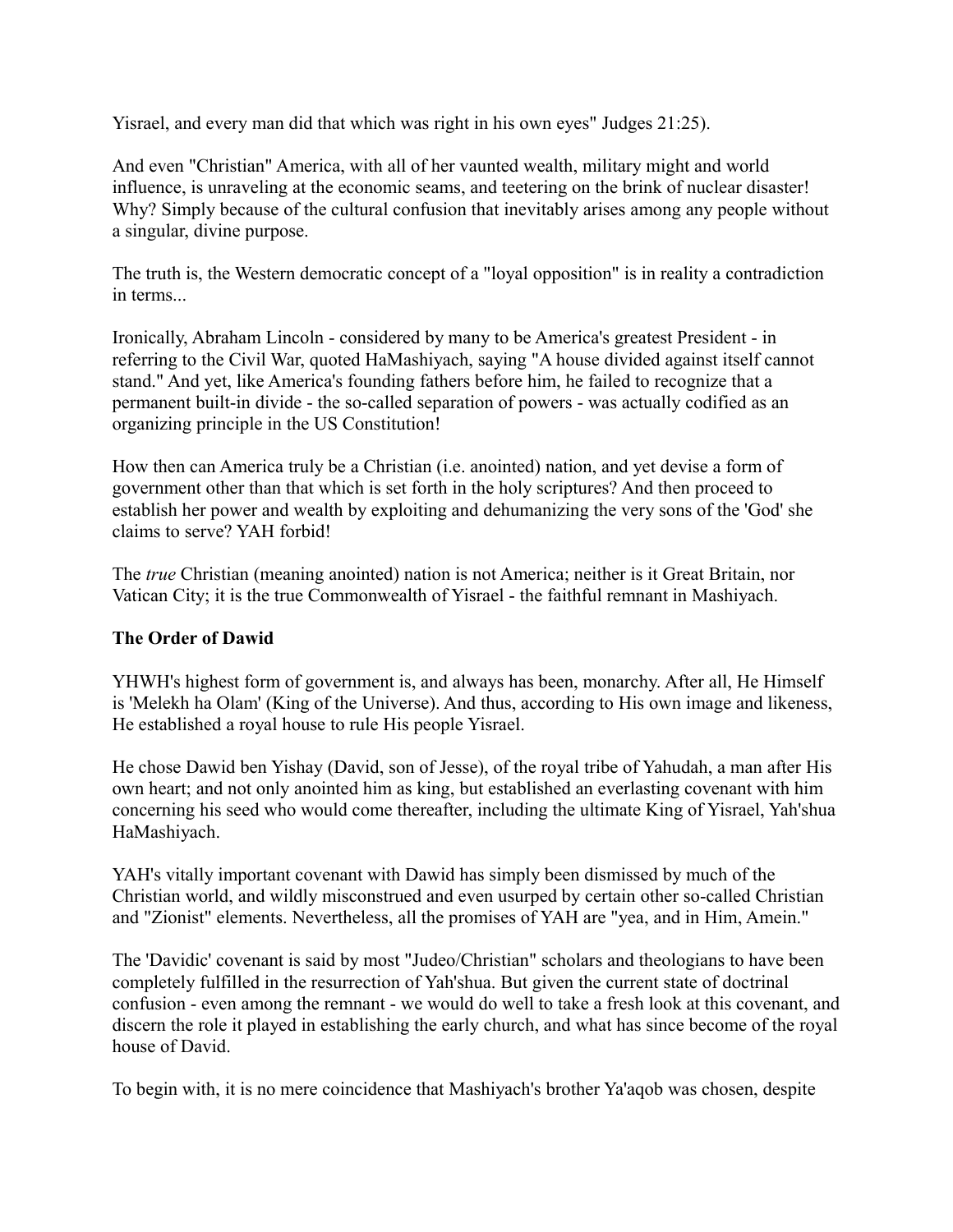his unbelief during Yah'shua's earthly ministry, to lead the mother church at Yerushalayim, rather than believing Kefa, Paul or Yochanan (Peter, Paul or John).

It is recorded in the book of Acts that it was Ya'aqob who confirmed the Gentiles being added to the holy nation - quoting the prophet Ahmos (Amos), saying "After this I will return, and will build again the tabernacle of David which is fallen down... that the residue of men might seek after YHWH, and all the Gentiles upon whom My name is called, says YHWH who does all these things" (Acts 15:16,17).

Why was it that Mashiyach's brother was given this historic revelation - as well as the divine authority to render the final judgment on so critical and controversial a matter as the naturalization of Gentiles as new citizens of Yisrael?

Simply because as Yah'shua's legal father Yosef's second son, he was next in the line of succession to preside over the house of Dawid and its earthly concerns in Yah'shua's absence which in this case was the very Kingdom of heaven, the true nation of Yisrael, and its new, called-out government, the church.

Behold this mystery - according to early Church historian Eusebius (Church History - Book II, Chapter 1 and Book III,Chapter 32), and others, many of Yah'shua's relatives not only presided over the churches proper, but also outranked Kefa and Yochanan, along with the rest of the original twelve apostles.

In truth, the house of Dawid's rule of the universal church was standard operating procedure, until the usurping of it's divine authority was completed by the Romans early in the 4th century AD..

# **The Order of Ministry**

Ya'aqob (James) - exercising Divine authority as Yah'shua's chief Davidic successor - revealed by the Ruakh that it was not the tabernacle of Mosheh that was being rebuilt; with its emphasis on carnal ordinances, designed to teach a carnal people spiritual truth; but rather the tabernacle of David, with its spiritual freedom and joyful expression unto YHWH. HalleluYAH!

This is why Ya'aqob so wisely determined not to lay a burden of circumcision and keeping of the law as requirements for salvation, upon the naturalized new citizens of the Commonwealth (Acts 15:24-32).

After all, since Yisrael who was the recipient of the law, could not find salvation in Mosheh, but trusted in the liturgy rather than YAH; why would HaMashiyach then impose those same carnal ordinances upon the Gentiles whom YAH had already sanctified and filled with His Spirit?

The truth is, the Levitical priesthood could only offer "...gifts and sacrifices that could not make him that did the service perfect as pertaining to the conscience; which stood only in meats and drinks, and divers washings and carnal ordinances imposed upon them until the time of reformation.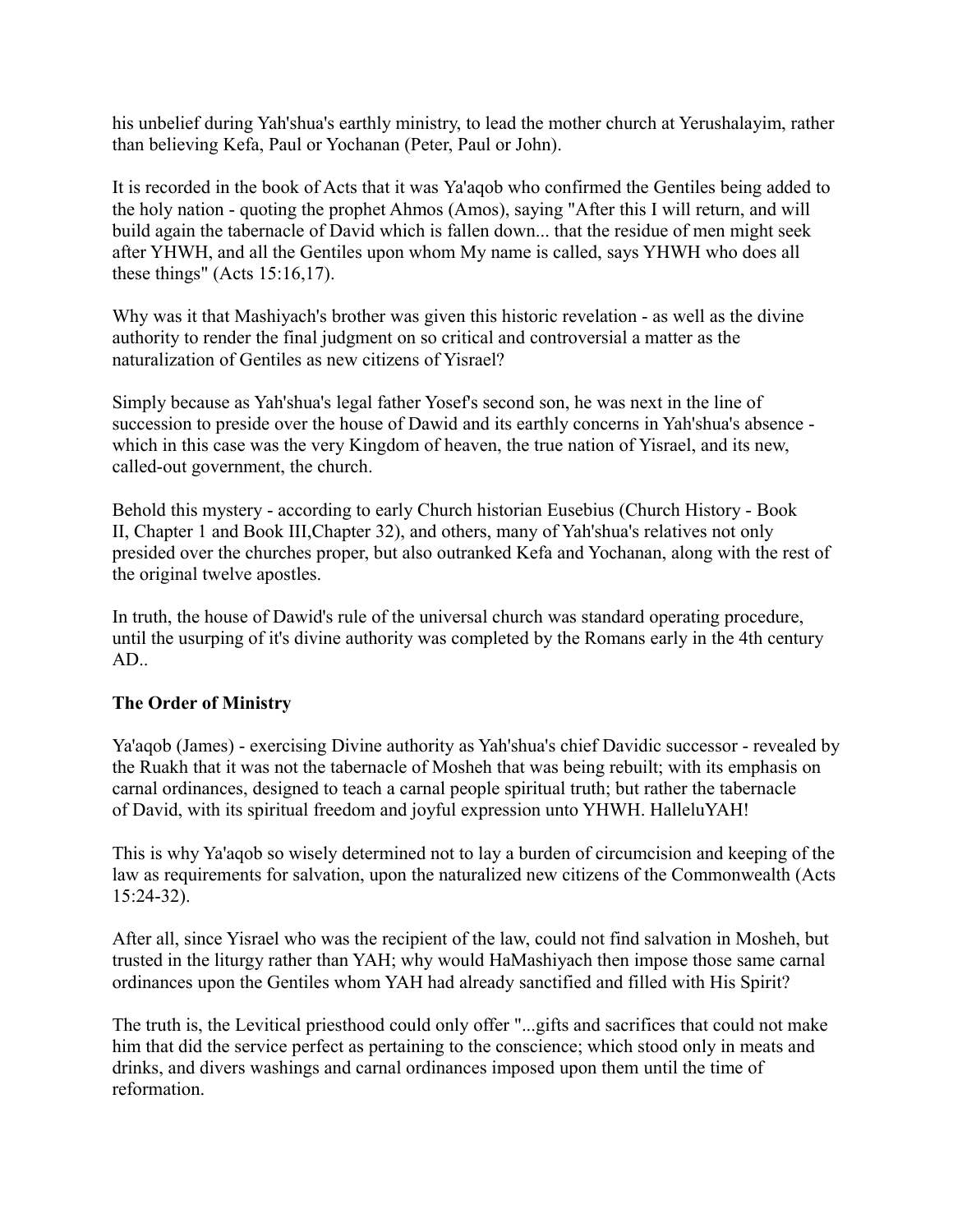But Mashiyach has become a High Priest of good things to come, by a greater and more perfect tabernacle not made with hands; that is to say, not of this temple..." (Heb. 9:9-11).

Ya'aqob's monumental Dawidic revelation marked the glorious beginning of a graduation from the "types and shadows" of the order of Aharone - and became a foundational word of the new Judahite royal priesthood after the order of Melchizedek.

Yah'shua HaMashiyach is not the Lion of the tribe of Levi. Our new High Priest sprang out of Yahudah - of which Mosheh spoke *nothing* concerning the priesthood - and is the first of a new and everlasting order; the Royal Priesthood of Yisrael in Mashiyach; made not after the law of a carnal commandment, but after the power of an endless life...

This basic principle of the Kingdom - repentance from dead works and faith toward YHWH will soon be established among the faithful remnant.

Hebrew Israelites in Mashiyach, once again divinely ordered under the house of Dawid, will finally bring resolution to the endless strifes of words that only serve to create envyings, railings, rivalries and evil surmisings, which continue to vex our efforts for freedom and unity - i.e. Yehoshua, Yahshua or Yeshua; YAHWEH, YAHWAH orYAHAWAH; pastor, bishop, priest, rabbi, etc. etc. etc. - a burdensome yoke of childish madness that must be destroyed!

And it shall finally come to pass, under the authority of YAH's holy apostles, prophets and priests - His Royal High Priesthood. HalleluYAH.

Therefore, rejoice all you saints of the Most High! For as it is written, "Remember not the former things, neither consider the things of old. Behold, I will do a *new* thing; now it shall spring forth; shall you not know it?" (YeshaYahu/Isa. 43:18,19). Even so, Amein.

# **The Order of Family**

By all accounts, Shir Ha Shirim (The Song of Songs) is a glorious prefiguring of Mashiyach's love for His Church. And yet the fact that YHWH chose a patriarchal, polygynous family to do this has been largely overlooked by Christians, and completely dismissed by the Greco-Romanized theologians of the Western world.

Finally, in this glorious dawning of the Kingdom age, the faithful and true remnant will begin to experience a revelation of the order of family in YAH's own image and likeness, through a miraculous rebuilding of the house of Dawid - restoring biblical patriarchy, and showing forth a true witness and testimony of the soon-coming marriage of HaMashiyach and His faithful remnant Church. HalleluYAH!

Even now, a new dividing, rejoining and family expansion is being felt in the rumblings, as YAH begins to shake everything that can be shaken, so that only that which is unshakeable will remain.

YeshaYahu prophesied, "And in that day, seven women shall take hold of one man, saying, we